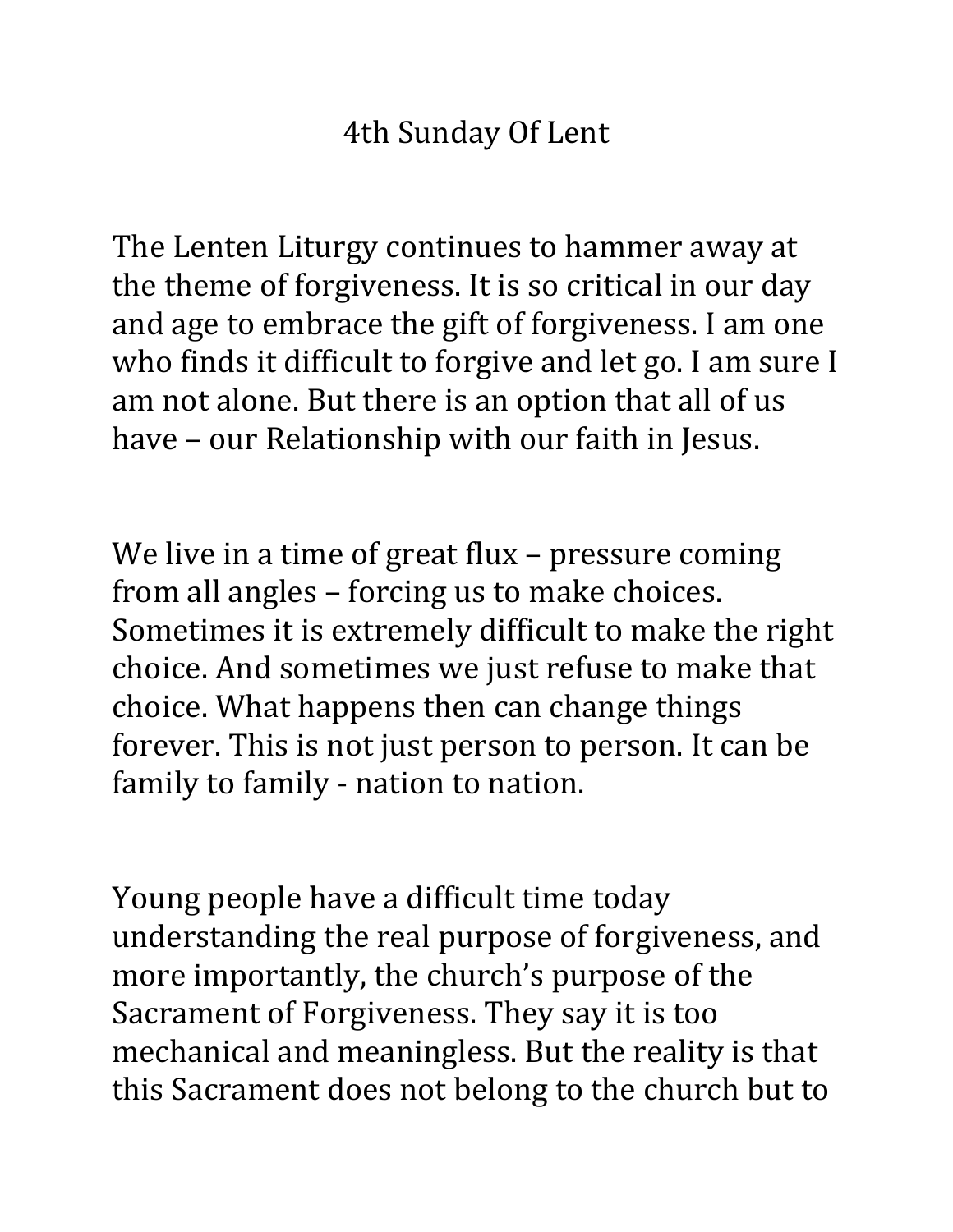the Lord. He embraced it personally and offered the example of the Coronavirus Pandemic to us to be free.

Two weeks ago we officially were introduced to the Coronavirus Pandemic – a out of control virus that is taking over the lives of many communities across the world and state of NJ. It has caused confusion and fear. Nerves and feelings have been tested. Families put in the position of not being able to visit elderly relatives or friends / keeping 6 feet apart of other persons. This outbreak has changed everything we are accustomed to doing each day. All of this has put more pressure on us and more a need to figure it all out. How do we continue?

Our faith is a gift that has been given us – a gift that we have shared for all of our lives. Our faith does not come to an end – even in the most difficult of times. In fact, our faith can become stronger during challenging times – like now. Think about those times in your life when you felt distant from the Lord – impatient with the Lord – angered with the Lord. Even in those times He never left us – but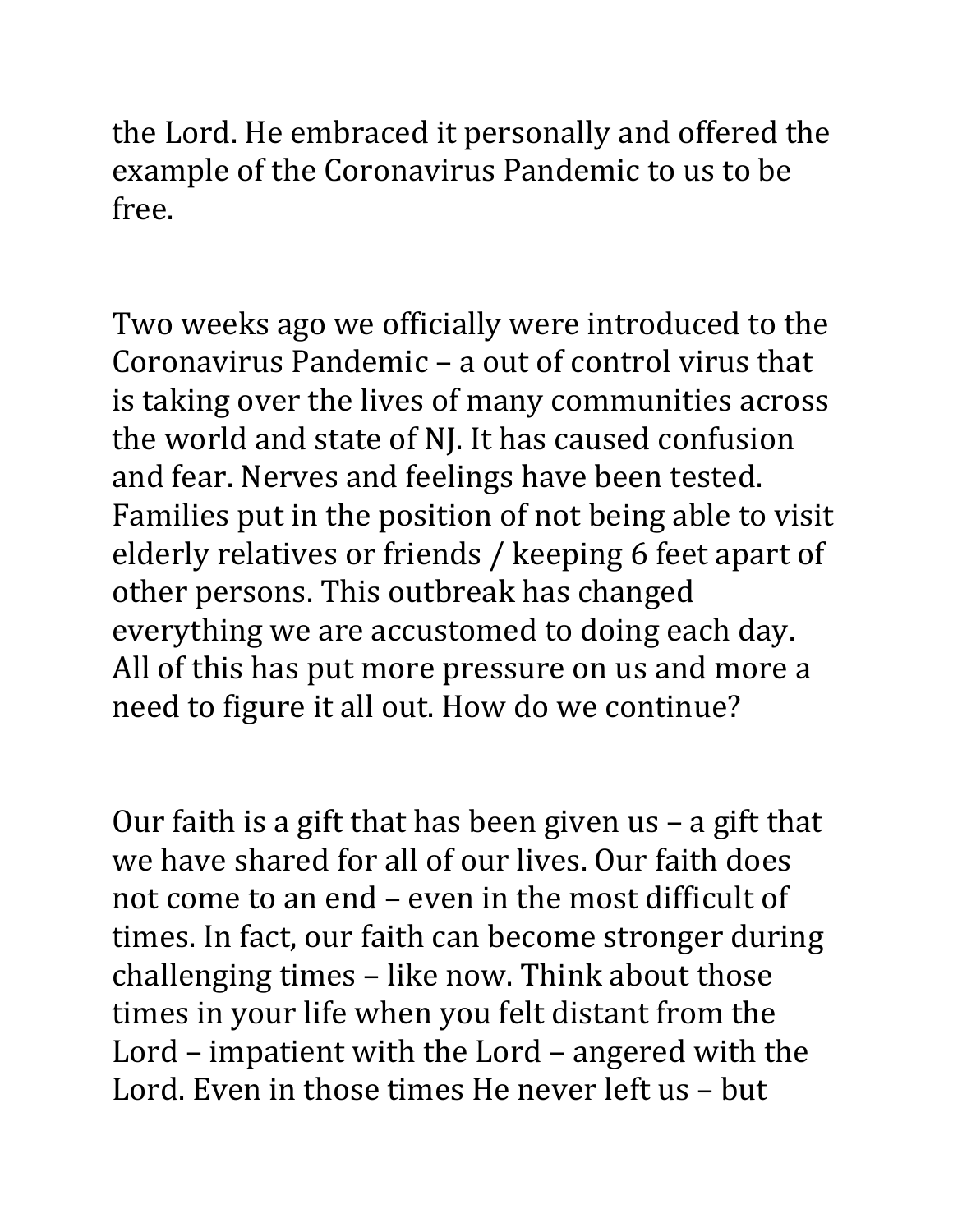encouraged us to see a light at the end of the tunnel. He saw that light at the end of the tunnel while on the Cross and then embraced his new life with the Father.

As I write this message I realized that by the end of today Spring will begin – a new sense of freedom from the winter months. I pray also we will be free of this virus as soon as possible. But my real hope is that we, as a community and friends, will stay positive – pray for the sick and poor – embrace our family even more (not physically). I pray also that we keep patient with one another – find new ways to stay in touch with loved ones and friends (even me).

Jesus helped another to see a light at the end of the tunnel – the Blind man who, through faith, received his sight. People were overwhelmed by what they saw. Many did not believe – but most did believe that the Son of Man has the power to create light and freedom. I hope you do as well.